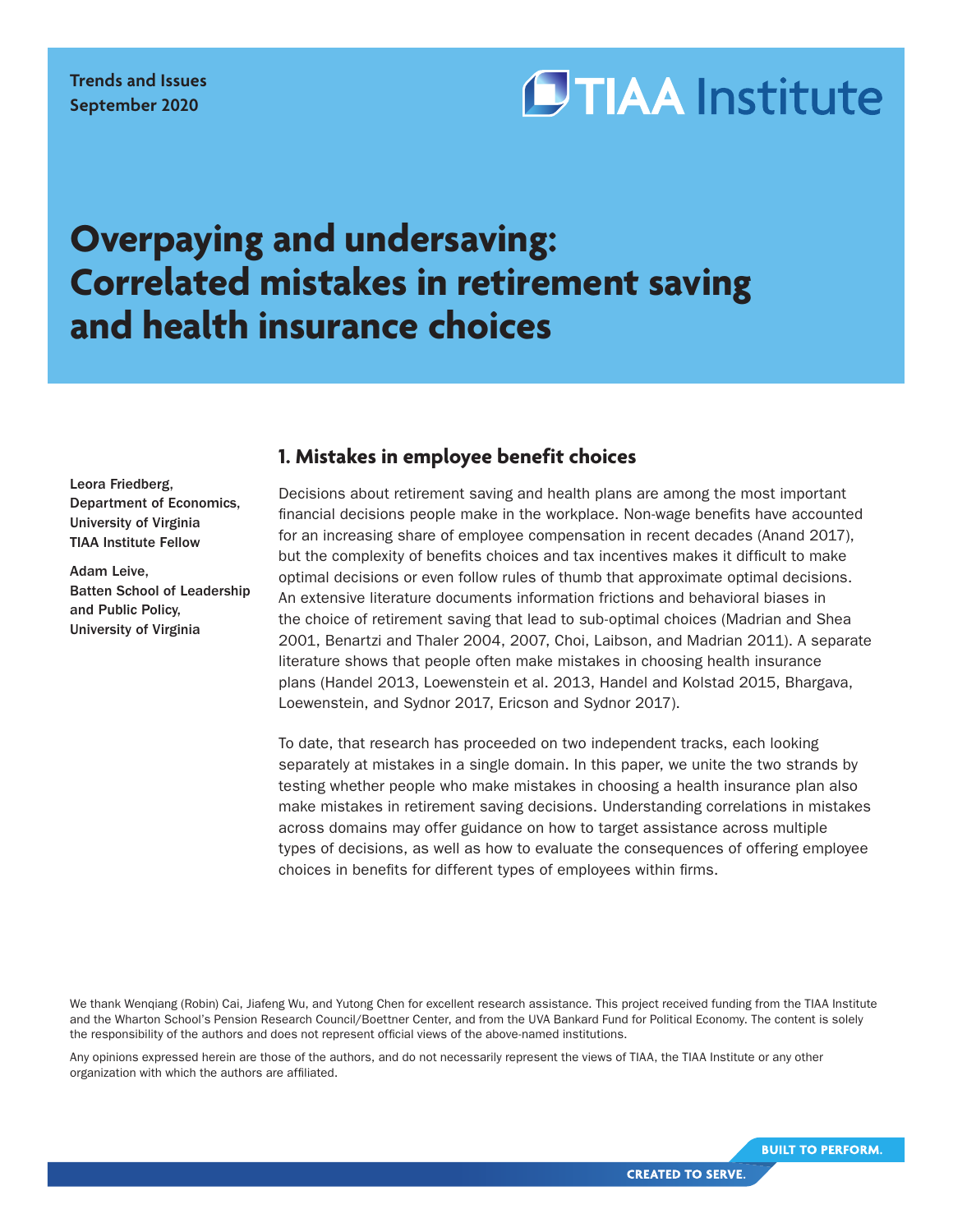We use four years of administrative data from a large university to study the frequency of mistakes across domains. In this setting, we can identify health insurance choices that are clear mistakes and that are large in magnitude for many, and perhaps most, employees. This involves failing to choose a low coverage health insurance plan, formulated as a high-deductible health savings account (HDHP/HSA) plan, as studied in Leive (2020). It is considerably cheaper than the other two options–and that a small minority of employees choose. Notably, we document that this formulation of plan offerings is common among peer universities and, among a broader set of firms, about half offer a plan that is a mistake for employees to choose (Liu and Sydnor 2018). We can also identify some retirement plan choices that are almost certainly mistakes, and some choices that are likely mistakes. The almost-certain mistake is not making voluntary contributions and therefore forgoing employer matching contributions, especially for the approximately half of employees who are offered a substantial match. The second likely mistake is saving below target levels recommended for consumption smoothing over the life cycle (Munnell, Golub-Sass, Webb 2011).

We find evidence that large mistakes made by many employees are correlated across domains.

- $\blacksquare$  First, we document that mistakes are very common in health insurance choices.
	- A large majority picks one of two more expensive plans, even when, for all possible spending realizations, lower costs are more likely in the cheapest plan.
	- Employees who do not choose the low-cost plan overpay for health insurance by nearly \$1,700 in expectation.
- Second, we find similarly that choices that are likely to be mistakes are common in the retirement plan.
	- About one-third of employees forgo matching contributions, and a large majority saves below reasonable benchmarks.
- Both health insurance and retirement plan mistakes are higher as a fraction of salary for lower-earning employees.
- $\blacksquare$  Third, we document a significant and substantial positive correlation in mistakes across both domains.
	- People who spend too much on health insurance are 23% more likely to forgo matching contributions than are people who choose the low-cost plan.
	- Employees with lower salaries and longer tenure have higher rates of shared mistakes, and employees who are younger and have shorter tenure and higher salaries are less likely to make mistakes in either domain.

# **2. Measuring mistakes in health insurance choices**

The university that we study began to offer three health insurance options in 2014, when we begin our analysis. All three have been relatively generous, covering around  $80\%$  of total spending on average.<sup>1</sup> The major differences across plans are in premiums and, for the low-coverage HDHP/HSA plan, the high deductible together with the employer contribution to the HSA. For example, annual premiums were \$2,904, \$1,092, and \$360 for the high, medium, and low coverage plans in 2015, for employee plus spouse coverage. While the deductible was \$500, \$1,000, and \$4,000, respectively, the employer made an HSA contribution of \$1,500 that year for the lowcoverage plan, unconditional on any contribution by employees. The annual out-of-pocket maximum was also similar across plans, at \$10,000, \$11,000, and \$12,000 in 2015 for the high, medium, and low coverage plans.

It is worth noting that the structure of the health insurance plans that we study are common in many peer institutions. We collected information on the public and private universities that the university we study has designated as its peer group. Fourteen out of 19 have an HDHP/HSA plan, and among those 14, nine make substantial contributions (of between \$600 and \$2,000

<sup>1</sup> On average, total health care spending equals \$9,879 and employer premiums equal \$8,080.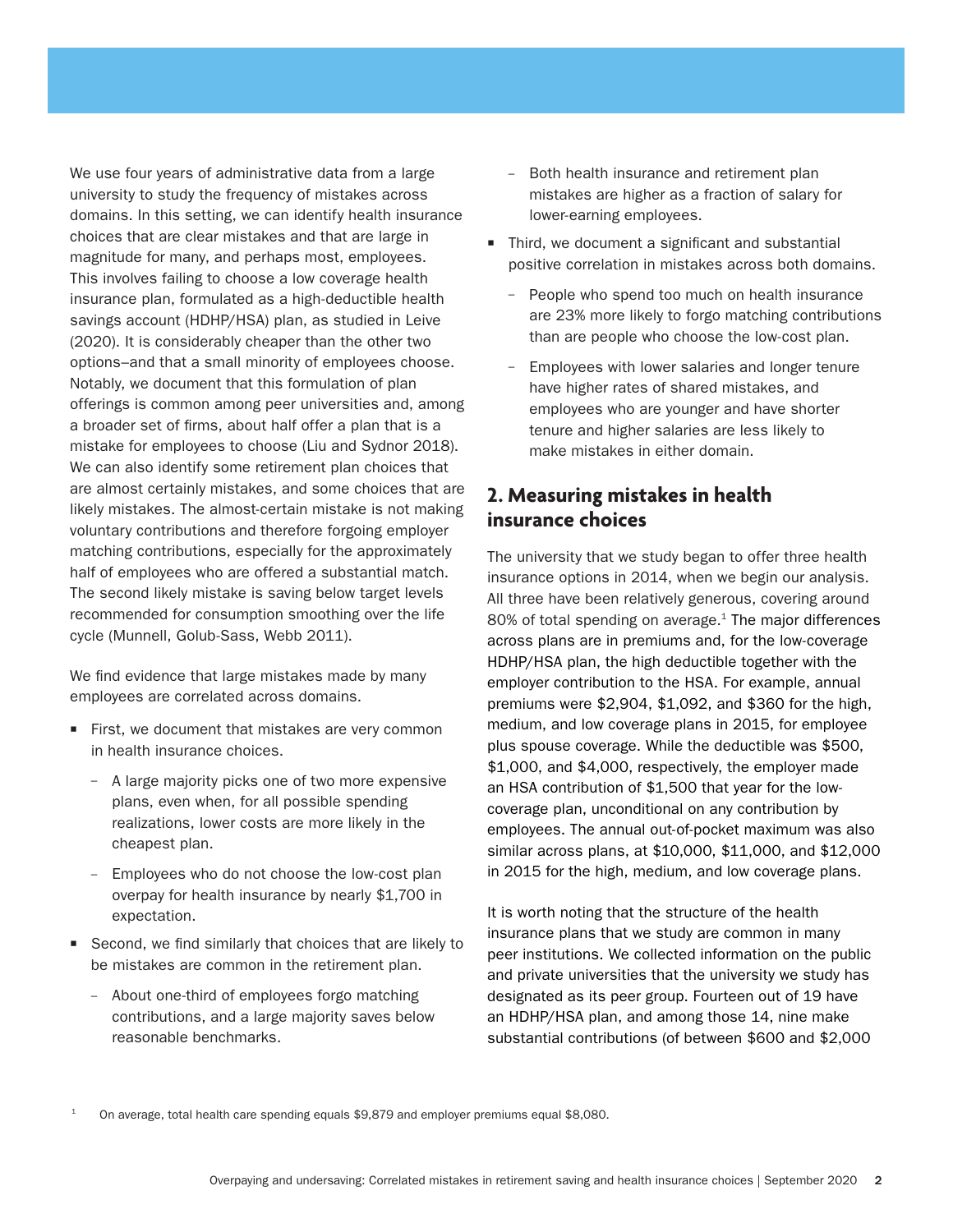for family plans) to the HSA. Similarly, the premium difference between the low- and high-coverage plans is often quite large.

In order to evaluate employee choices, we use individuallevel claims data to project likely out-of-pocket costs for employees under each plan. We find that, for over 99.8% of our sample, the low-coverage plan should be chosen because lower spending outcomes are always more likely than under the other two plans. To illustrate these concepts, Figure 1 presents expected cumulative health care costs for the three plans in 2017, separately by the four different types of family coverage. The differences in possible spending outcomes between the three plans is stark. The low-coverage plan almost always has the

lowest costs, followed by the medium coverage plan, and the high-coverage plan has the highest costs. Due to the employer's HSA contribution, employees often end up earning rather than spending money out-of-pocket on health insurance. Notably, the greatest spending differences are at low levels of health care costs; this may be contrary to people's intuition, as they may believe that, in case of catastrophic spending outcomes, they would pay much more under the low-coverage plan. But in fact, because the high deductible would get exhausted in this eventuality and the OOP maximum is similar under all three plans, spending outcomes are quite similar under all three plans when high health care costs are incurred.

#### **Figure 1. Cumulative expected health care costs in 2017, in each health insurance plan**

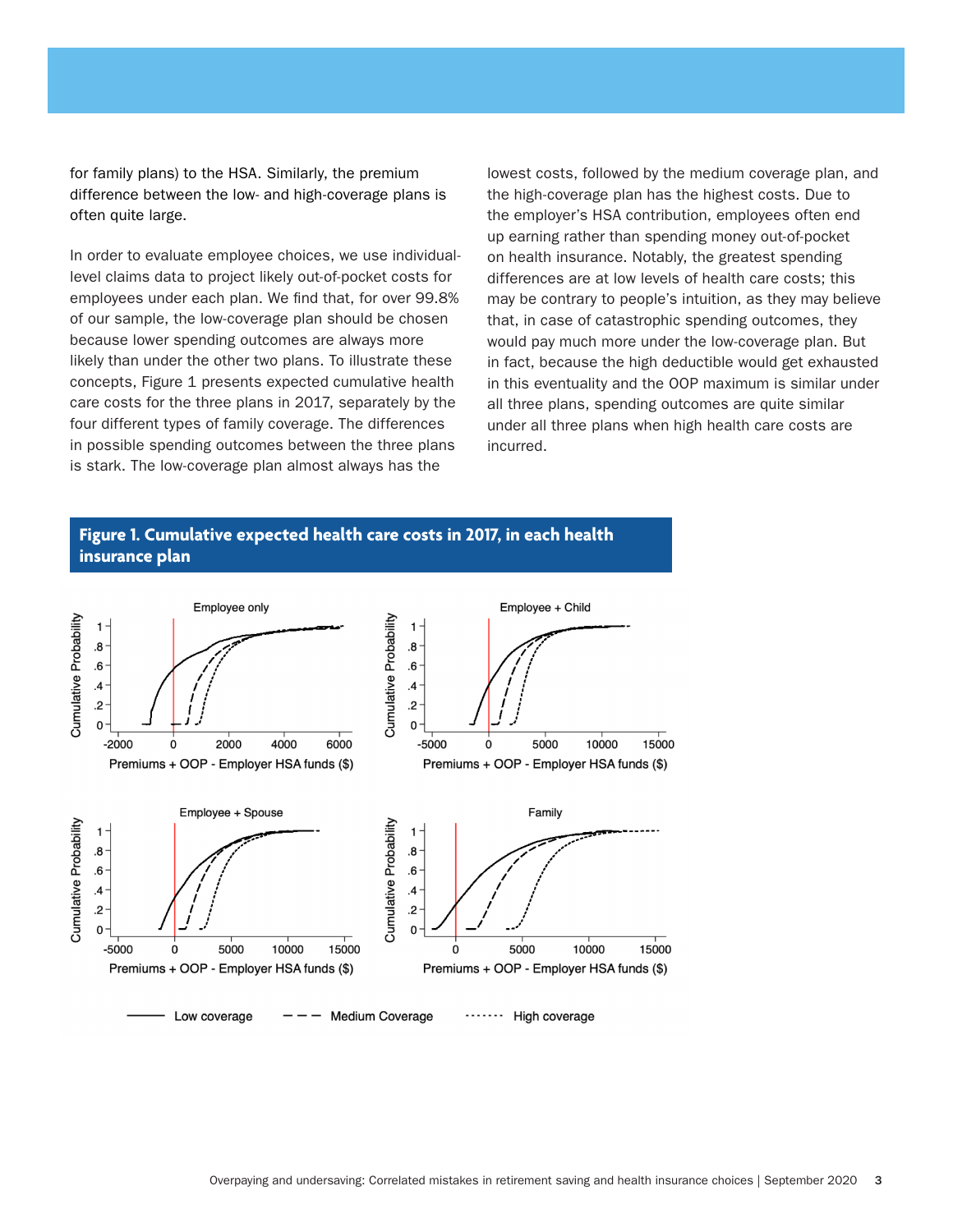Given these costs, mistakes in health insurance choices are quite large, since a majority picks the high-coverage plan and a small minority picks the low-coverage plan. Figure 2 shows the distribution of overpayments for health insurance, defining overpayments as the sum of premiums and expected out-of-pocket payments net of employer HSA contributions in the chosen plan relative

to the optimal plan. A full half of the sample makes mistakes costing at least \$1,350 a year, and 25% makes mistakes costing over \$2,000, in expectation (Figure 2a). The mistakes exceed 2% of pretax salary for over half of the sample (Figure 2b), 3% of pretax salary for a third, and 4% for a fifth.

#### **Figure 2. Cumulative overpayments for health insurance**



## **3. Measuring mistakes in retirement saving choices**

The main retirement outcome we examine involves contributions to available defined contribution (DC) plans, which include the tax-deferred and Roth versions of the 403(b) and 457 plans, as described in Friedberg, Leive, and Cai (2020). Choosing how much to save has firstorder implications for lifetime wealth and consumption.

As our narrow definition, we classify employees who forgo matching employer retirement contributions as making a mistake. We view failing to obtain the 50% match (for up to 4% of salary for some employees and for up to \$960 per year for others) as a mistake because people can immediately borrow against their voluntary contributions, and if they left employment immediately after getting the match, they would still come out ahead, given that the penalty for early withdrawals is 10%.

Our second, broader definition of a mistake is contributing less in voluntary saving than the amount of retirement saving needed to reach 15% of salary each year. This amount is often recommended as a rule of thumb online, even though Munnell, Golub-Sass, and Webb (2011) show that it is conservative for many individuals. It is reasonable to expect the assets to be saved in the employer retirement plan, moreover, because of the substantial tax preferences, low expenses, and easy loan terms, all of which overcome the penalty for early withdrawal well before age 59½. To reach this threshold, we count voluntary, mandatory, and matching contributions, along with the equivalent accounting of defined benefit (DB) plan accruals.

We demonstrate that mistakes in retirement saving are also common, as Figure 3 shows. Figure 3 displays voluntary contributions (dashed line), since our narrow definition of mistakes involves employees making no contributions and forgoing any match. It also displays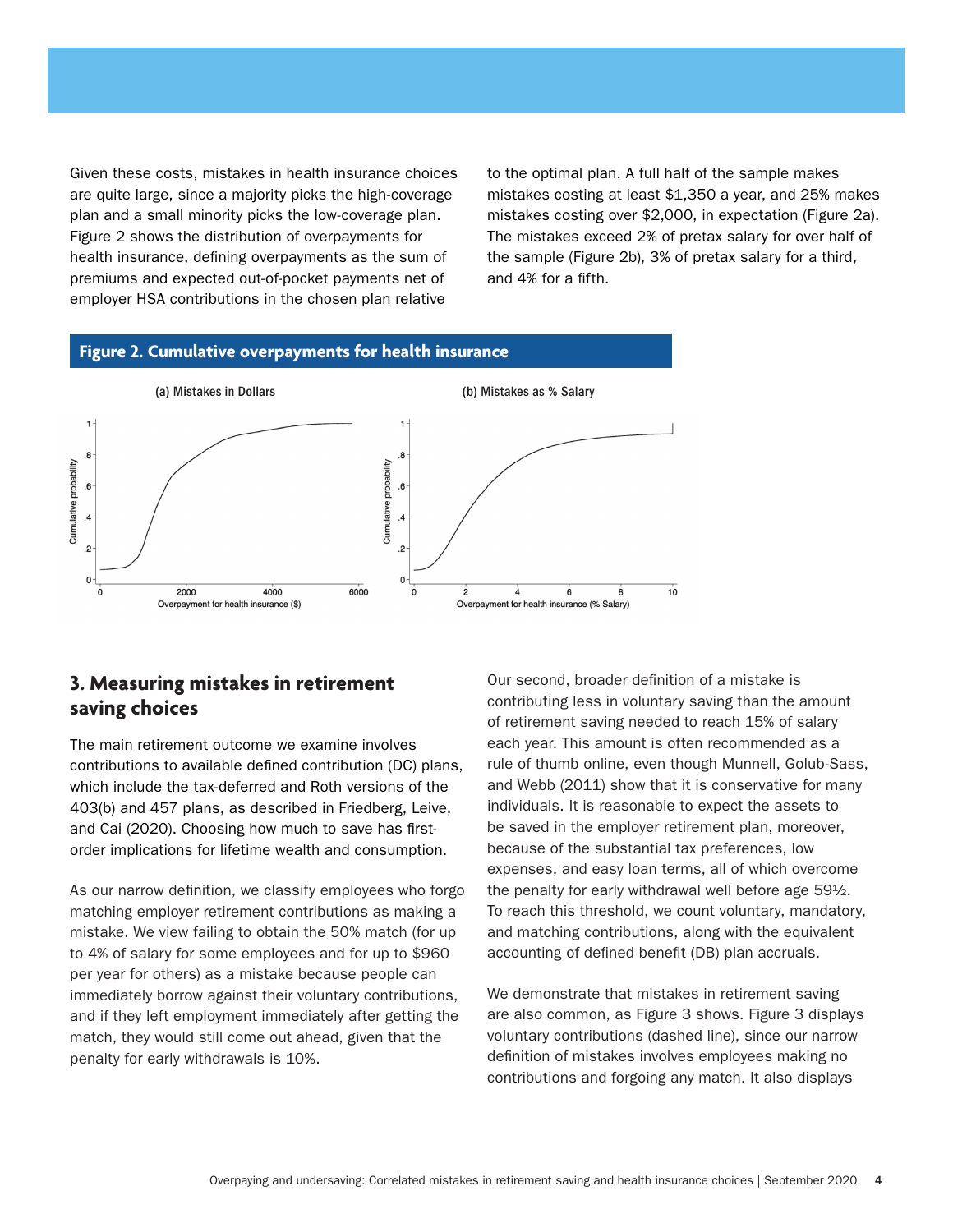total contributions (solid line), since our broad definition of mistakes involves failing to meet the 15% total contribution benchmark.

Over one-third of employees across both divisions do not participate in any voluntary plan, thus forgoing

matching contributions. This share declined a little, from 37.4% in 2014 to 35.7% in 2017. In addition, over 80% of employees did not save enough in voluntary plans to reach a total of 15% of salary in retirement plans. This share declined from 82.1% in 2014 to 79.2% in 2017.





# **4. The prevalence of mistakes across both domains**

Figure 4 classifies four types of employees based on their choices in retirement and health insurance domains: (1) made mistakes in both domains; (2) made mistakes in health insurance only; (3) made mistakes in retirement only; (4) did not make mistakes in either domain. We separate these results by our two definitions of mistakes. In considering our narrow

definition of mistakes for retirement saving (Figure 4a), the most common type are those who make mistakes only in the health insurance domain (59%). The least common type are those who only make mistakes in the retirement domain (2%). Just over one-third of employees make mistakes in both domains, while 5% do not make mistakes in either domain. Since choosing the low-coverage health plan is rare, most employees are classified as two of the four types.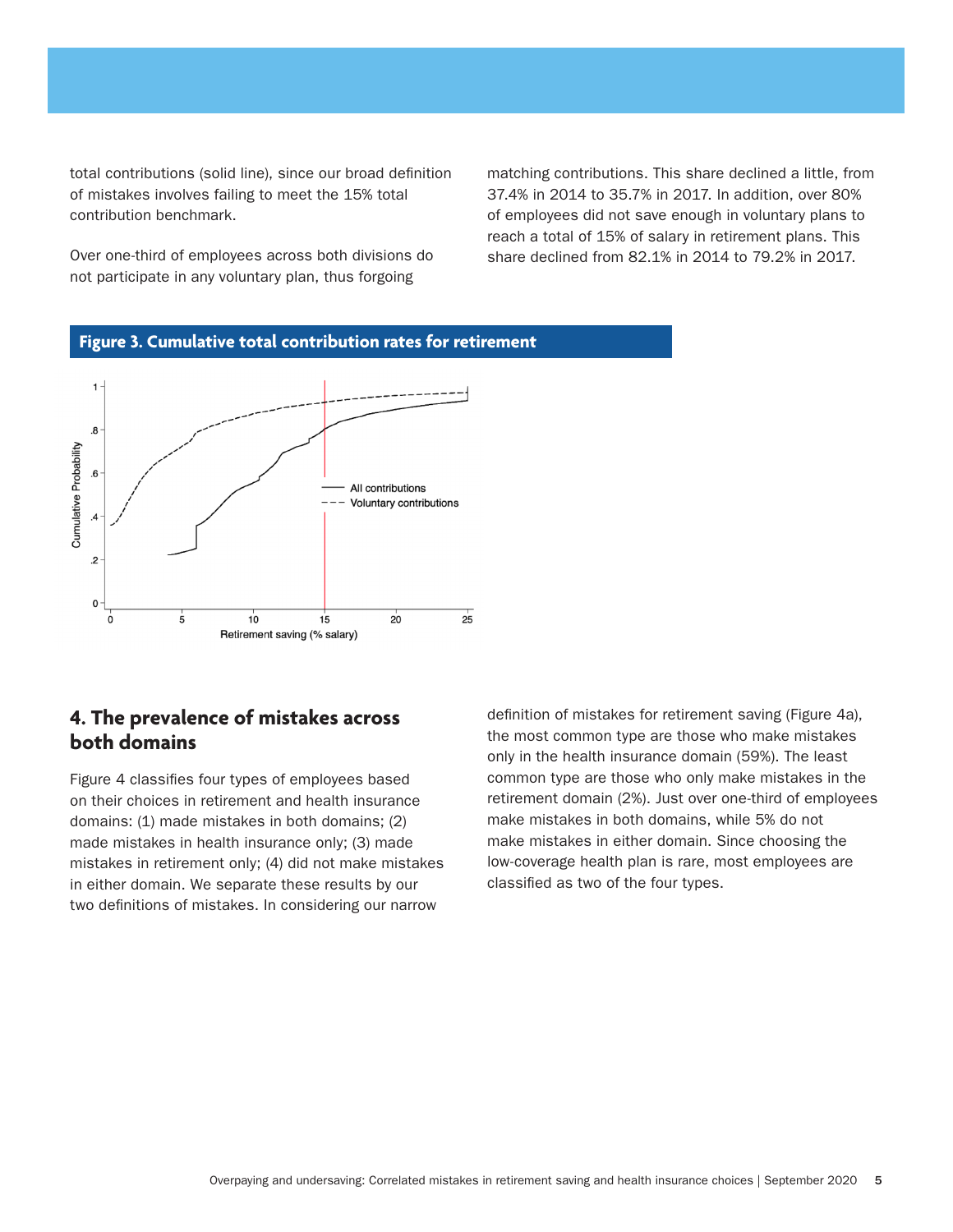#### **Figure 4. Proportions of types based on mistakes in health and retirement choices**



Figure 4b presents the distribution of types based on the broader definition of mistakes in retirement saving. The most common type are now those who make mistakes in both domains (76%). Those who make mistakes only in the health plan choice amount to 17%. Slightly below 5% of employees choose the low-coverage plan but save below 15% of salary for retirement. Only 2.1% do not err in either choice.

We find a strong positive correlation in mistakes across domains. Not choosing the low-coverage plan is associated with a 6.9 percentage point higher probability of not contributing anything to retirement plans (equal to a 23% increase from the baseline rate of 29.6% of those who choose the low-coverage plan). Regarding

our broader definition of retirement mistakes, not choosing the low-coverage plan is associated with a 13.1 percentage point higher probability of failing to save 15% of salary for retirement (equal to a 19.2% increase from the control mean of 68.1%). Both correlations are highly statistically significant.

To examine the magnitudes of the decision errors, Figure 5 presents a scatterplot of overpayments for health insurance (where higher is a bigger mistake) against voluntary retirement contributions (where lower is a bigger mistake), both expressed as a fraction of salary. The negative relationship between them is clear.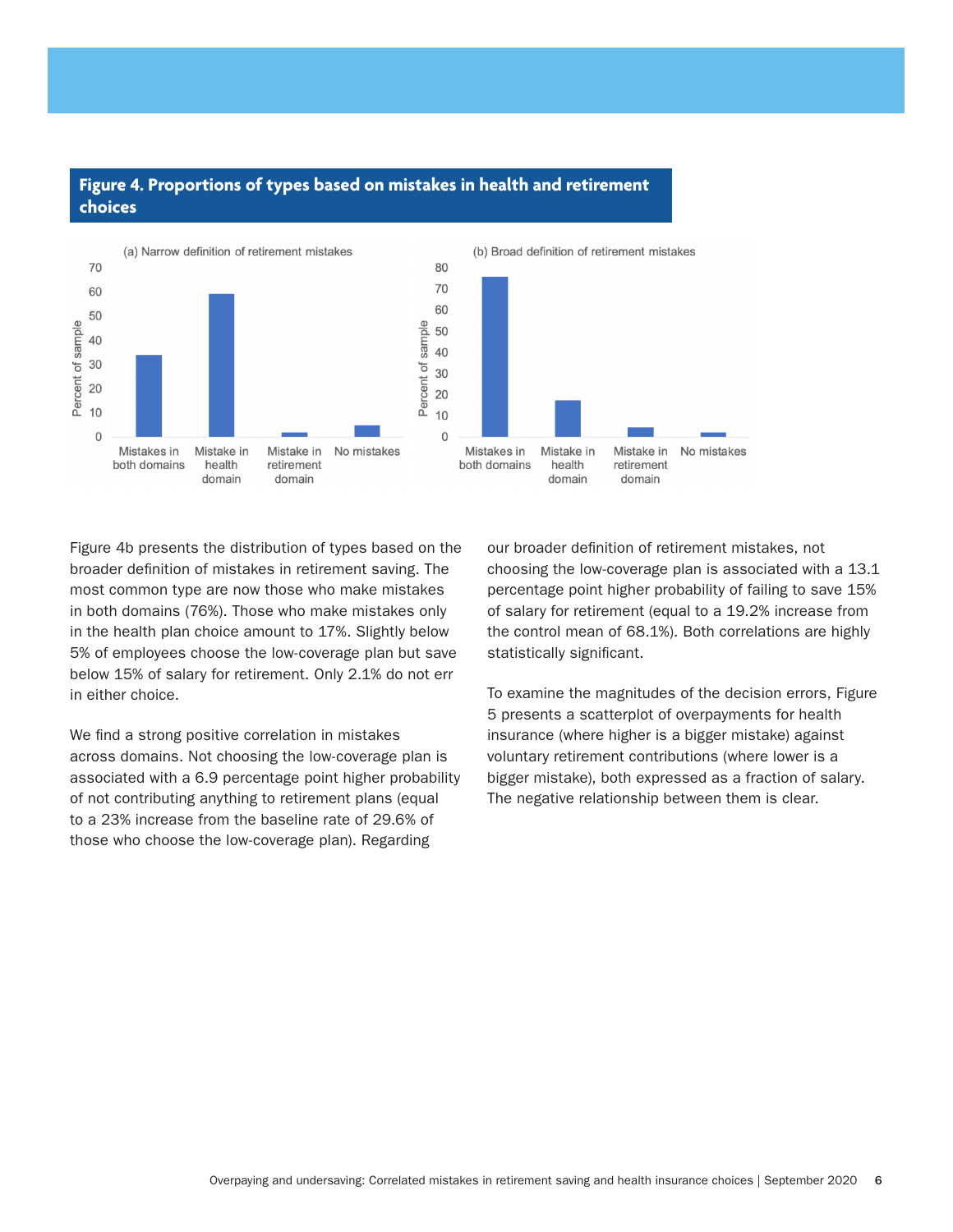

#### **Figure 5. Overpayment for health insurance vs. voluntary retirement contributions**

When considering the characteristics of employees in each of the four groups, we establish several patterns. Compared to lowest-salaried workers, higher salaries are associated with a significantly greater share of 'No mistake' types and a smaller share of 'mistake in both' or 'mistake in retirement only' types. Higher-salaried employees are significantly more likely to make a mistake only in health insurance, since a greater proportion of high-salaried employees choose the high-coverage plan. Age follows similar pattern to income, with differences more pronounced the older that employees are. Conditional on age and income, employment tenure is negatively associated with not making any mistakes and positively associated with mistakes in both domains. The finding for tenure may reflect the role of inertia. $2$ 

#### **5. Discussion**

The upshot of correlated mistakes that we observe is that it creates the scope for improvements on both dimensions, particularly concentrated at the lower end of salary distribution. With many employees overpaying for health insurance while undersaving for retirement, it creates an opportunity to shift resources and improve employee well-being. Consider the finding that employees who make zero voluntary retirement contributions make, on average, errors in health insurance choices *worth almost 4.0%* of their salary. In other words, they could make substantial retirement plan contributions and, in the medical division, get a 50% match if they used their savings from choosing the low-coverage plan to stock their retirement accounts. Similarly, those making

<sup>2</sup> It is often observed that existing employees continue to make the same choices as in past years, even if those plans become mistakes (Handel 2013). This behavior might be driven by several factors, such as switching costs, search costs, or behavioral factors.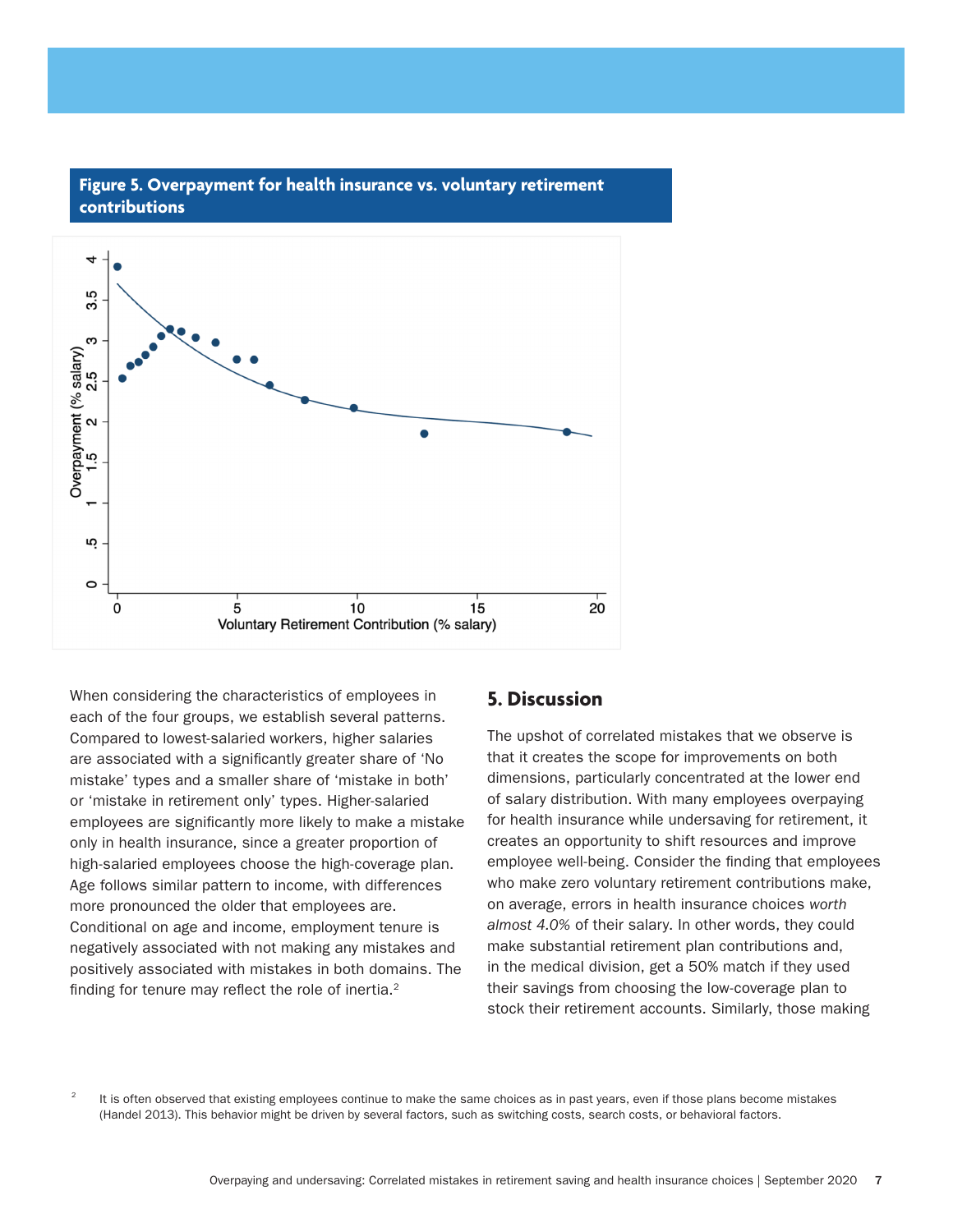retirement contributions of 5% or less still make health insurance mistakes costing over 2.5% of salary and sometimes above 3% of salary. Finally, those with fairly high voluntary contributions make errors around 2.0% of salary. Policies that can steer consumers to use premium savings from lower health insurance payments to fund retirement accounts have the potential to produce sizable welfare gains to workers.

It is worth emphasizing that many employers, including the one we study, provide copious information designed to assist employees in making choices about both health insurance and retirement plan accounts.<sup>3</sup> Yet considerable research, for example related to consumer protection (Bubb and Pildes 2014), demonstrates that simply providing information does not help solve the problem. Our results suggest that employers explore targeted assistance and decision aids for particular subsets of employees.

A natural question is what mechanisms explain these choice patterns. In terms of neoclassical explanations, neither rational inattention, by which employees choose not to invest the effort to avoid mistakes, nor liquidity constraints seem fully plausible. Our finding that longertenured employees are more likely to make mistakes in both domains and less likely to make correct choices in each suggests a partial role for inertia. It does not explain the mistaken choices of many new employees, however. A number of other information frictions,

behavioral biases, or lack of financial literacy (Lusardi and Mitchell 2014) could, in principle, explain these choices. We view survey evidence (e.g., Handel and Kolstad 2015) as an important direction to pursue to better understand the micro-foundations of such patterns.

Our findings highlight the importance of finding ways to target assistance to employees prone to mistakes, and to develop other strategies to improve consumer decision making in complex financial choices. The capacity for well-targeted policies to steer people toward better choices (e.g., through interventions during open enrollment each year) offers an opportunity to improve financial outcomes over time. Our results suggest that the same people need to be targeted with assistance across multiple types of decisions, perhaps emphasizing a mental accounting approach (Thaler 1985, 1990) in which benefits choices are viewed jointly, so that dollars saved in one domain might be readily shifted to another.

How such assistance is best structured is an important implementation question for employers. For example, one concern may be that people could be flooded with too much information if this targeting is done independently– thus failing to solve, and perhaps even compounding, the initial problems in each domain. Studying which policies work best, and how such policies influence premiums and saving behavior in the medium to long term, is important for future research.

For example, employers often provide side-by-side comparisons of the main features of health insurance and retirement plans, and instructional videos on plan rules, tax benefits, and other plan features to aid decision-making.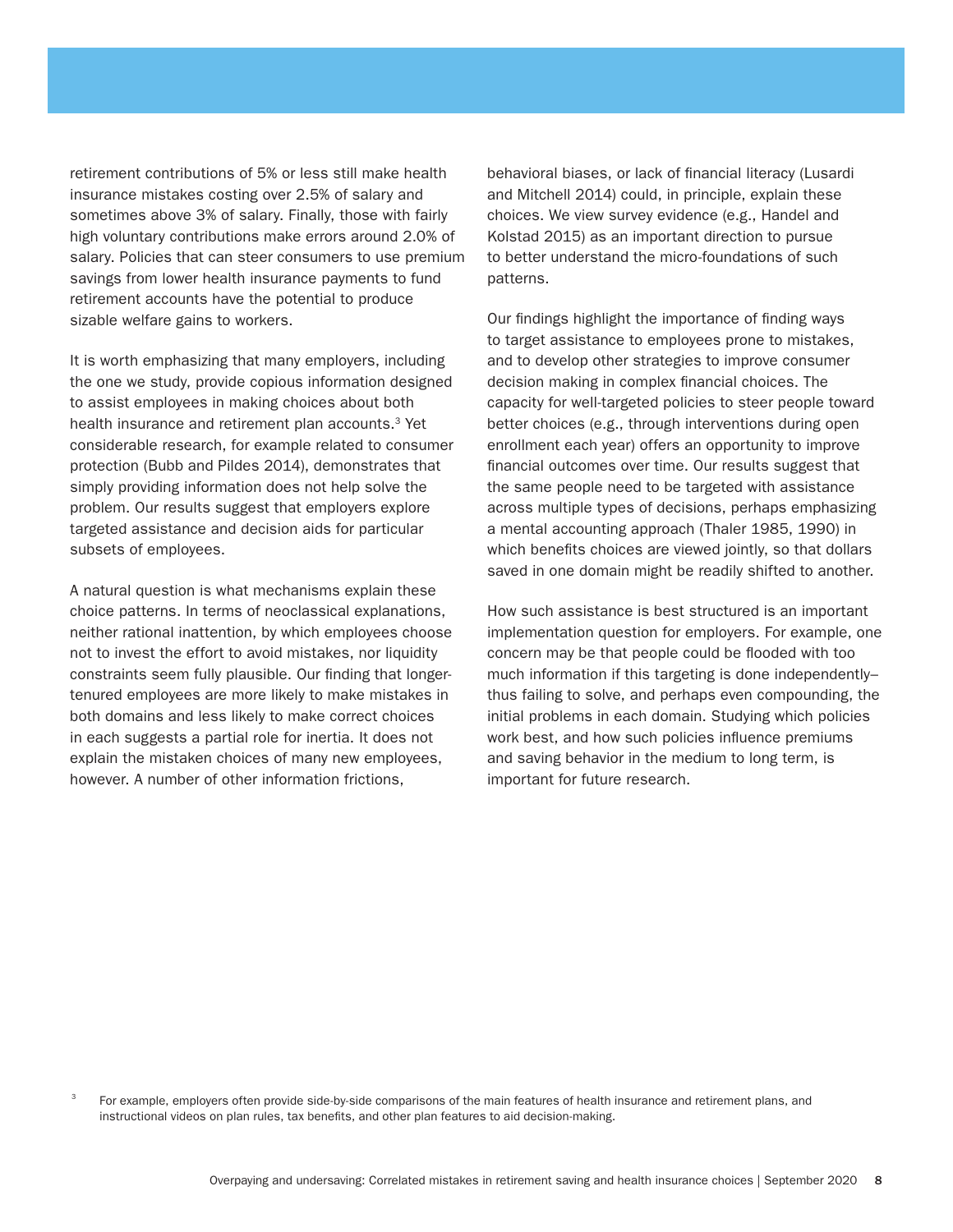#### **References**

- Benartzi, S., Thaler, R. 2007. "Heuristics and Biases in Retirement Savings Behavior." *Journal of Economic Perspectives*, 21(3): 81-104.
- Bhargava, S., Loewenstein, G., Sydnor J., 2017, "Choose to Lose: Health Plan Choices from a Menu with Dominated Options." *Quarterly Journal of Economics,* Vol 132:3, 1319-1372.
- Bubb, R., and Pildes, R. 2014. "How Behavioral Economics Trims Its Sails and Why." *Harvard Law Review*, Vol. 127, 1593-1678.
- Choi, J., Laibson, D., Madrian, B. 2011. "\$100 Bills on the Sidewalk: Suboptimal Investment in 401(k) Plans." *Review of Economic Statistics*, 93(3): 748-763.
- Ericson, K., Sydnor, J. 2017. "The Questionable Value of Having a Choice of Levels of Health Insurance Coverage." *Journal of Economic Perspectives*, 31(4)51-72.
- Ericson, K., Sydnor, J. 2018. "Liquidity Constraints and the Value of Insurance." NBER Working Paper 24993.
- Friedberg, L., Leive, A., Cai, R. 2020. "Do Mandatory Retirement Contributions Crowd Out Voluntary Contributions?" TIAA Institute Report. *Research Dialogue*: Issue no. 161.
- Handel, B. 2013. "Adverse Selection and Inertia in Health Insurance Markets: When Nudging Hurts." *American Economic Review*, 103(7): 2643-2682.
- Handel, B., Kolstad, J. 2015. "Health Insurance for "Humans": Information Frictions, Plan Choice, and Consumer Welfare." *American Economic Review*, 105(8): 2449-2500.
- Leive, A. 2020. "Health Insurance Design Meets Saving Incentives: Consumer Responses Complex Contracts" Mimeo.
- Liu, C., Sydnor, J. 2018. "Dominated Options in Health-Insurance Plans." NBER Working Paper 24392.
- Loewenstein, G., Friedman, J.F., McGill, B., Ahmad, S., Beshears, J., Choi, J., Kolstad, J.,
- Laibson, D., Madrian, B., List, J., & Volpp, K.G. 2013. "Consumer Misunderstanding of Health Insurance." *Journal of Health Economics*, 32(5):850– 862.
- Lusardi, A., Michell, O. 2014. "The Economic Importance of Financial Literacy: Theory and Evidence." *Journal of Economic Literature*, 52(1): 5-44.
- Madrian, B., Shea, D. 2001a. "The Power of Suggestion: Inertia in 401(k) Participation and Savings Behavior." *Quarterly Journal of Economics,* 116(4): 1149 –1525.
- Munnell, A., Golub-Sass, F., Webb, A. 2011. "How Much to Save for a Secure Retirement." Center for Retirement Research at Boston College. Issue in Brief. Number 11-13.
- Thaler, R. 1985. "Mental Accounting and Consumer Choice." *Marketing Science*, 4(3): 199-214.
- Thaler, R. 1990. "Anomalies: Saving, Fungibility, and Mental Accounts." *Journal of Economic Perspectives*, 4(1): 193-205.